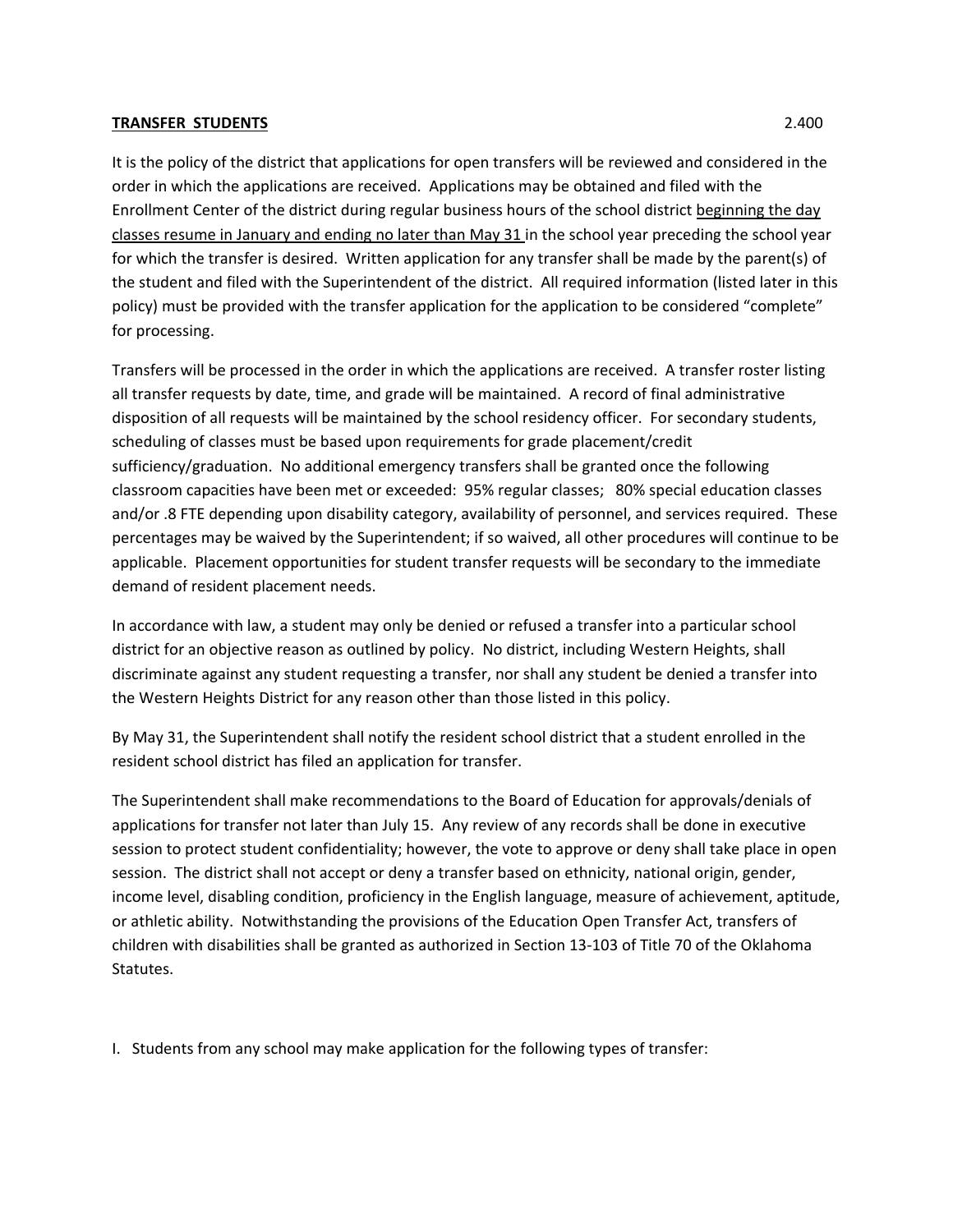A. **Open Transfer**: A transfer which is applied for by May 31 of the academic year prior to the one for which application is being made. Such application can be tendered by the parent of the student for any reason. An open transfer is valid for subsequent school years provided:

1) the parent continues to reside in the school district from where the original transfer was granted, and 2) all objective criteria in Section II. of this policy continue to be met.

NOTE: Oklahoma Statutes allow teachers employed within the district to make application for an Open Transfer at ANY TIME for their children to attend Western Heights from the parent's existing district of residence. If the student meets all existing requirements in this policy, the transfer may be granted at any time, with the concurrence of the receiving district only (in this case Western Heights). Like other Open Transfer cases, the transfer remains valid until the student/parent no longer meets the provisions listed above.

B. **Emergency Transfer:** A transfer based upon one of the emergency reasons available under state law for which application can be made at any time. Emergency transfers are valid only for the current school year and may be cancelled at any time upon the concurrence of the parent/guardian and the Board of Education of the receiving school district.

- II. The following information must be provided with the application in order for the application to be considered "complete" for processing:
	- A. Immunization record
	- B. Most recent grade report or grade transcript (solely for evidence of grade placement and/or state/local credit requirements)
	- C. Attendance records
	- D. Discipline records
	- E. Most recent/current IEP and MEETS forms if Special Education student (solely for determination of program availability)
	- F. Listing of desired elective courses or programs (solely for determination of program availability; unnecessary if transfer is not contingent upon availability of particular electives/programs

NOTE: Homeschooled students MUST provide documentation indicating good standing in B., C., D. above and record of last school attended if applicable.

- III. All transfer applications will be approved or denied subject to the following criteria:
	- A. Availability of programs, personnel, space
	- B. Discipline and attendance records:
		- 1. Student must have no more than 10 absences per semester for the previous and/or current school year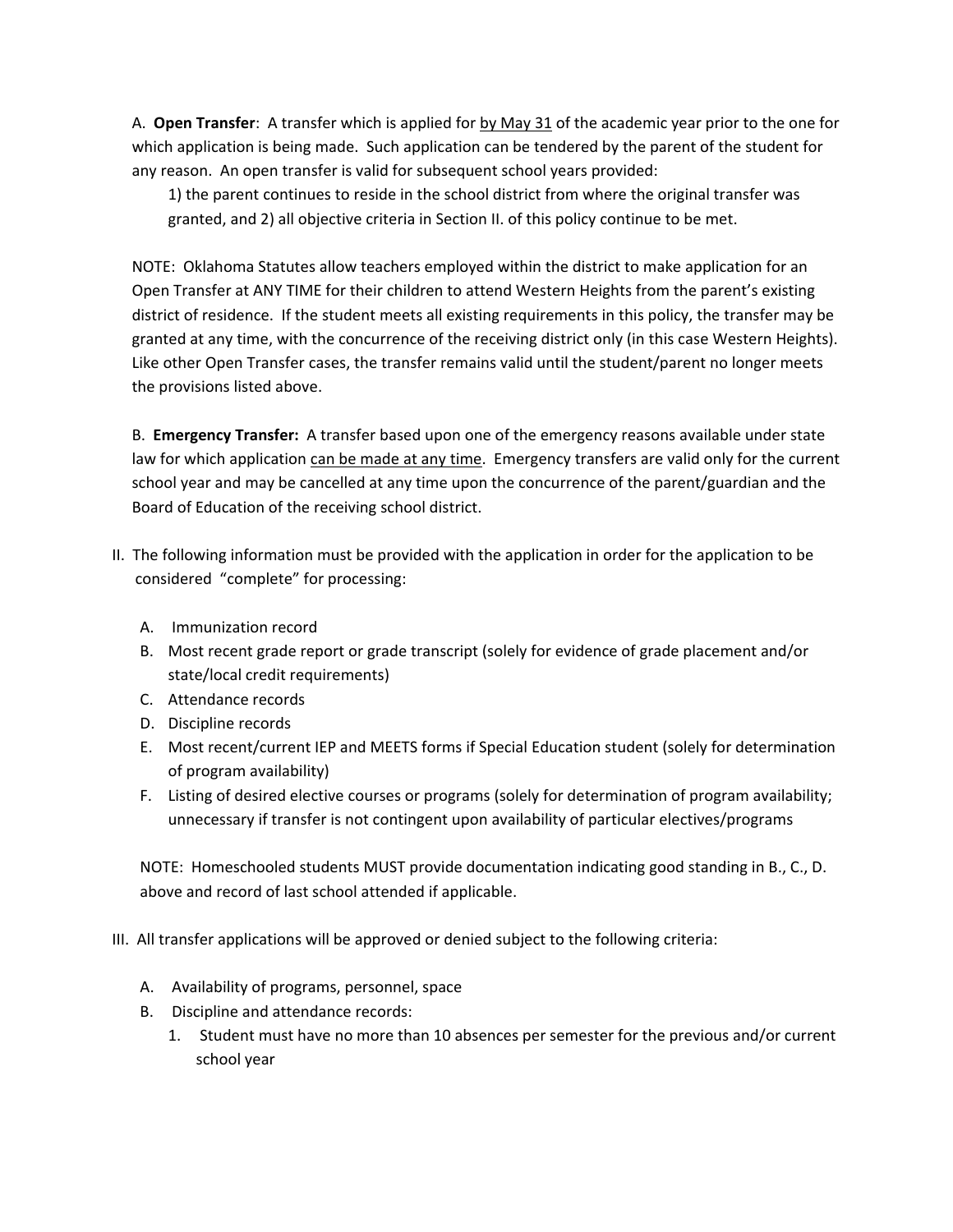- 2. Student must have received no long‐term suspensions and no short‐term suspensions cumulatively totaling more than 10 days absence per semester in the previous and/or current year
- C. Adjudication as a Juvenile Sex Offender

On or before September 1, the Superintendent shall file a copy of a list of students granted transfer showing the resident school district and grade level of all students granted transfer with the State Board of Education and each resident school district.

A child who has reached the age of four (4) on or before September 1 of the school year and resides in a district that does not offer an early childhood program may be granted a transfer into the district provided the physical facilities and teaching personnel can accommodate the child. The district may also refuse to accept the nonresident child if the district determines the child is not ready for the district's early childhood education program.

A child whose family relocates from the school district may continue attendance to the end of the current school year provided the student began the school year in the school district.

Students transferring to the district between school years shall be admitted to the next higher grade upon meeting entrance requirements and showing evidence of having completed the preceding grade. Students transferring from private, non‐accredited or home school shall be tested and placed accordingly.

Any student residing in a school district that does not offer the grade that such child is entitled to pursue shall be entitled to be transferred to any school district inside or outside of the transportation area in which such student resides which offers the grade which he is entitled to pursue. Such transfer shall be automatically approved.

No student shall be permitted an open transfer more than once in any school year.

Siblings of students granted transfers will be considered for transfer. However, the same documentation as required above for the primary applicant must be submitted in a timely manner with regard to each sibling desiring a transfer.

Site placement of elementary students will be at the discretion of the school district based upon enrollment.

Parents will be required to provide transportation to school or to a regular pre‐existing bus stop in the Western Heights School District.